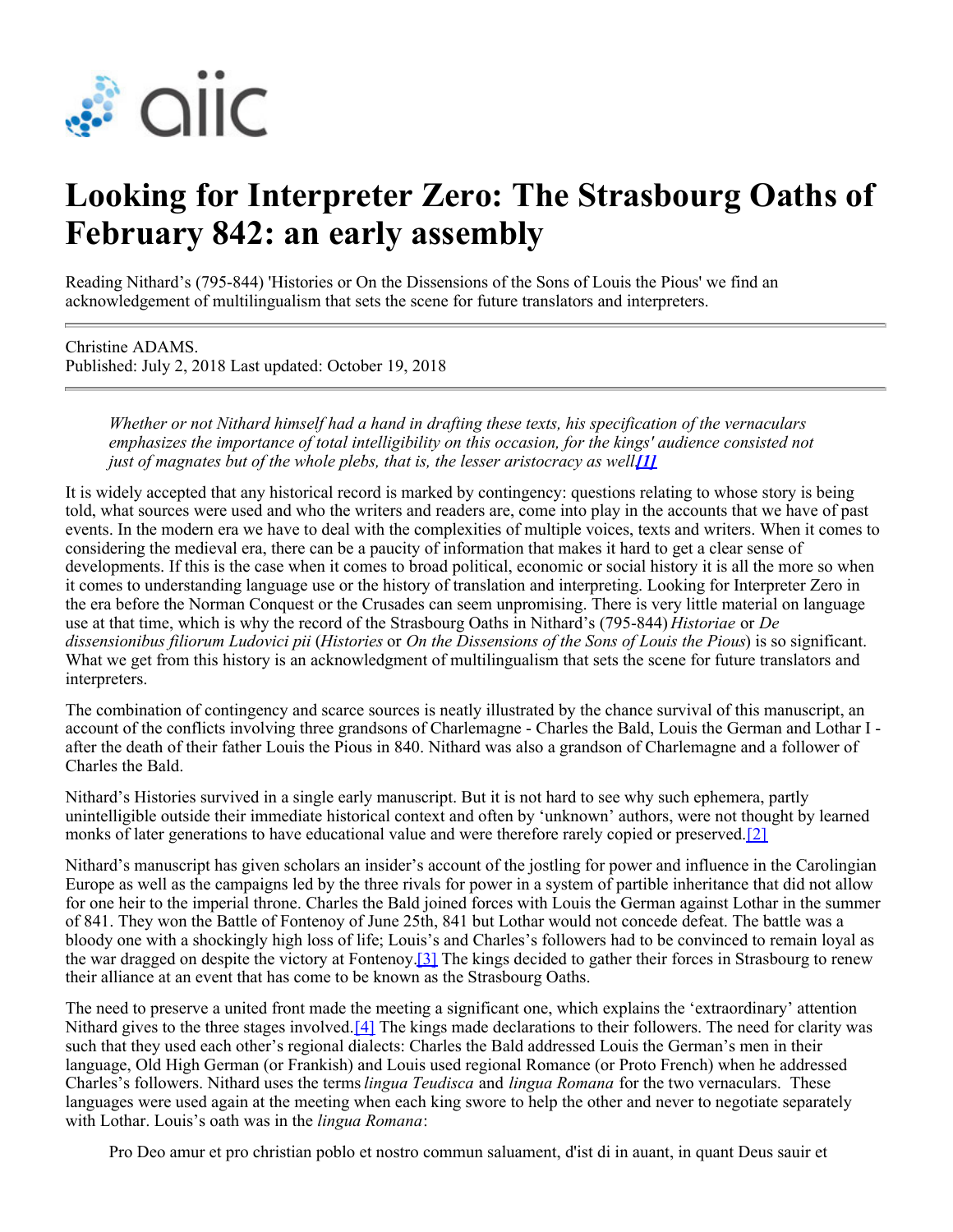podir me dunat, si saluarai eo cist meon fradre Karlo, et in adiudha et in cadhuna cosa si cum om per dreit son fradra saluar dist, in o quid il mi altresi fazet. Et ab Ludher nul plaid nunquam prindrai qui meon uol cist meon fradre Karle in damno sit. [\[5\]](https://members.aiic.net/authoring/new#_ftn5)

He was followed by Charles, who took his oath in the *lingua Teudisca*:

In godes minna ind in thes christiānes folches ind unsēr bēdhero gehaltnissī, fon thesemo dage frammordes, sō fram sō mir got gewizci indi mahd furgibit, sō haldih thesan mīnan bruodher, sōso man mit rehtu sīnan bruodher scal, in thiu thaz er mig sō sama duo, indi mit Ludheren in nohheiniu thing ne gegango, the mīnan willon imo ce scadhen werdhēn. [\[6\]](https://members.aiic.net/authoring/new#_ftn6)

In the third and final part of the proceedings, each army swore to withdraw support from their king if he were to break the agreement reached in Strasbourg. The threat of losing the support of their aristocratic supporters and soldiers was to make Charles and Louis honour their commitments to each other.

Such a gathering with its attendant oaths was not an unprecedented event. What is exceptional is the survival of Nithard's text – and the fact that it includes the vernacular versions of the oaths, "thus providing the earliest surviving example of Romance and one of the earliest passages of Frankish." [\[7\]](https://members.aiic.net/authoring/new#_ftn7) This record has proved to be a rich source for historians, literary scholars and linguists. It can be read as very early evidence of the later kingdoms of France and Germany, a reading reinforced by the Treaty of Verdun of 843 that subdivided the Empire among the three brothers, with Louis obtaining East Francia (roughly the region east of the Rhine) and Charles, West Francia (the western two thirds of France). The text in Proto French is hailed as a linguistic milestone and cited in histories of French literature – including the one I still have from my lycée days: « De la même époque (842) date premier document que nous possédions sur la langue qui allait devenir la nôtre<sup>[8]</sup>

The Strasbourg Oaths can also be read as part of a broader acknowledgement of linguistic differences. The Council of Tours decree of 813 stipulated that priests should preach sermons in *Romanam linguam* (rustic Romance language) or *Theodiscan* (Old German), as common people could not always understand the Church's classical Latin. The medieval coexistence of Latin and Romance and Old German is a matter of complex linguistic history well beyond the scope of this piece, but the Decree is at the very least an indication that there were obviously beginning to be problems in communication between priests and linguistically diverse congregations in the churches in the archdiocese of Tours in the second decade of the ninth century.[\[9\]](https://members.aiic.net/authoring/new#_ftn9)

When there are problems in communication there is often a need for translation and interpreting. The fact that different languages were used for the Strasbourg Oaths can be seen as an indication that the authorities were prepared to recognise that need. This effectively makes these texts the first official translation between "French" and "German", a Rosetta stone of sorts, a European treaty before its time $[10]$  - bearing the name of a place that is a hub of translation and interpreting today. Practical decisions had to made in 842 as to the working languages to use. The two kings' territories included many regions, peoples and languages: the two vernaculars chosen were spoken by both kings who were thus able to address the attendance in both of them. The *lingua Teudisca* was spoken to the east of the Rhine whereas the choice of Proto French reflected the form of Romance spoken Charles's kingdom. We don't know if there were dozens or hundreds of participants, or if everyone followed the proceedings. What we do know is that the accidental survival of Nithard's manuscript has given us a source of both wonder and speculation.

With thanks to Margie Ferguson.

You can find all chapters of *Looking for Interpreter Zero* **[here](https://members.aiic.net/search/tags/interpreter-zero)**.

## **References**

[1] Nelson, J.L. April 1985, Public Histories and Private History in the Work of Nithard Speculum, Vol. 60, No. 2 The University of Chicago Press on behalf of the Medieval Academy of America. pp. 251-293, p. 266.

[2] ibid p. 283.

[3] Goldberg, E.J. 2006. Struggle for Empire: Kingship and Conflict under Louis the German, 817-876. Cornell University Press, Ithaca and London. P 105.

[4] Nelson. p. 266.

[5] [www.liquisearch.com/oaths\\_of\\_s...](http://www.liquisearch.com/oaths_of_strasbourg) "For the love of God and for Christendom and our common salvation, from this day onwards, as God will give me the wisdom and power, I shall protect this brother of mine [Charles](http://www.liquisearch.com/what_are_charles), with aid or